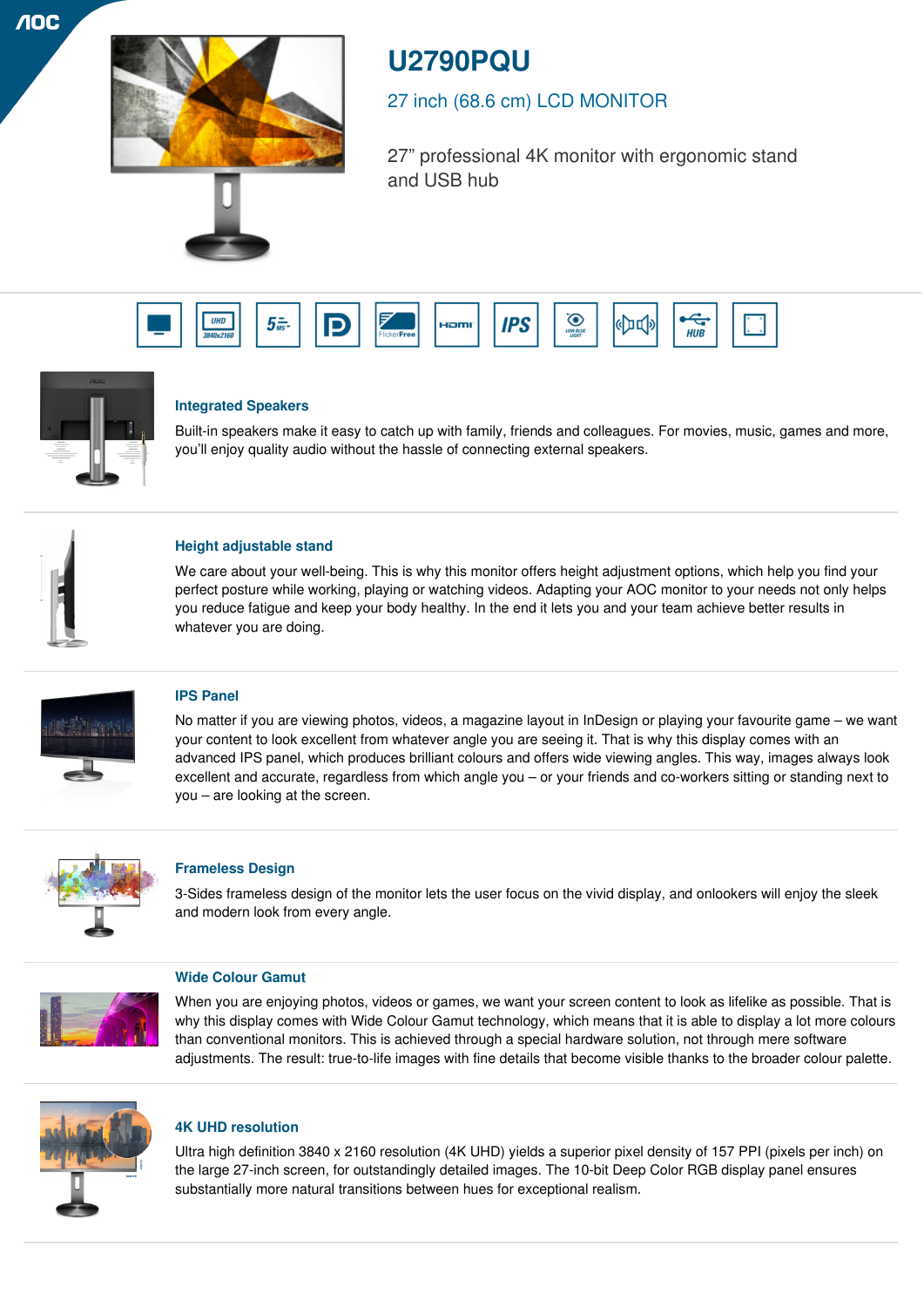**Perfect for multi-monitor setup**